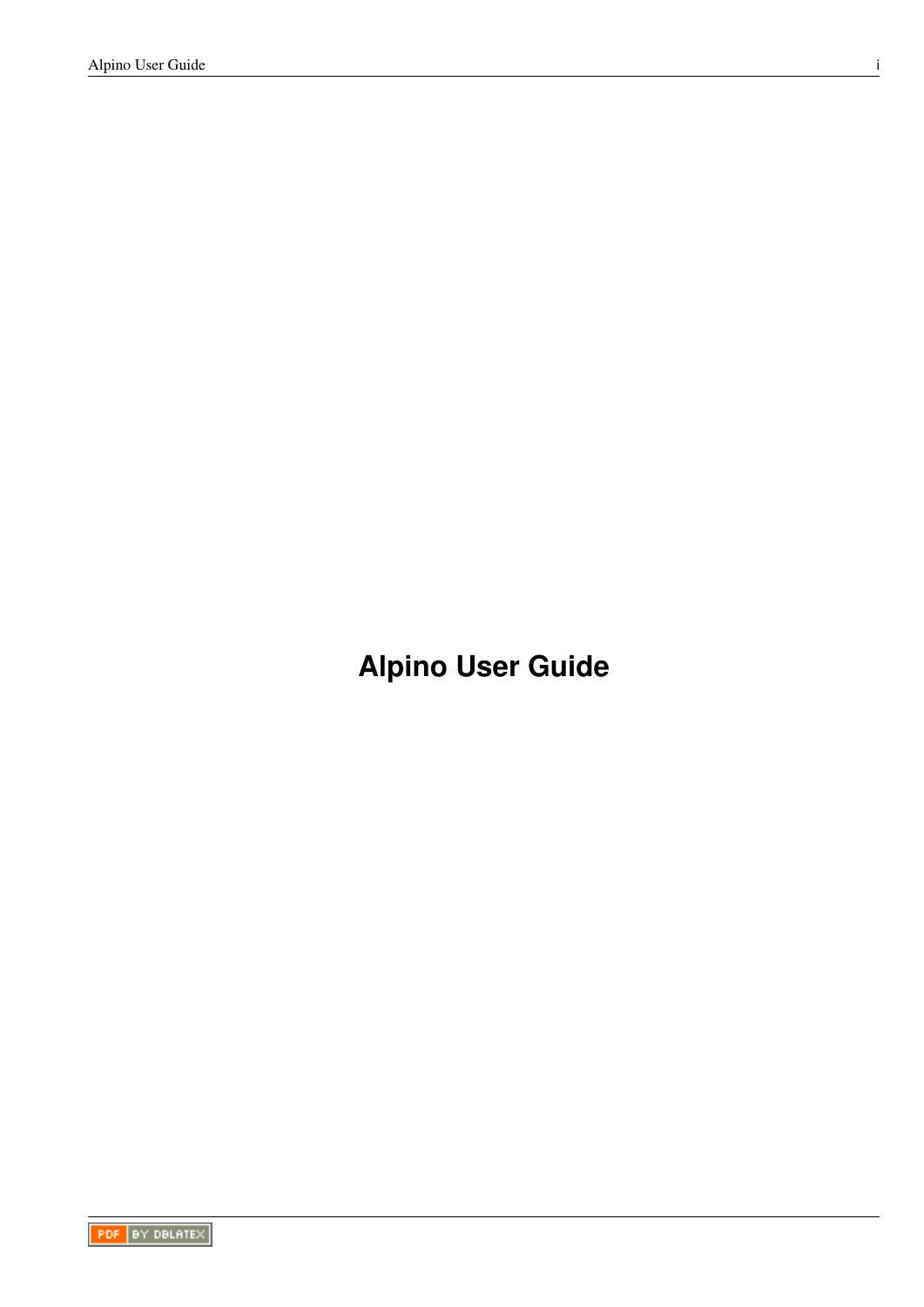#### **REVISION HISTORY**

| <b>NUMBER</b> | <b>DATE</b> | <b>DESCRIPTION</b> | <b>NAME</b> |
|---------------|-------------|--------------------|-------------|
|               |             |                    |             |
|               |             |                    |             |
|               |             |                    |             |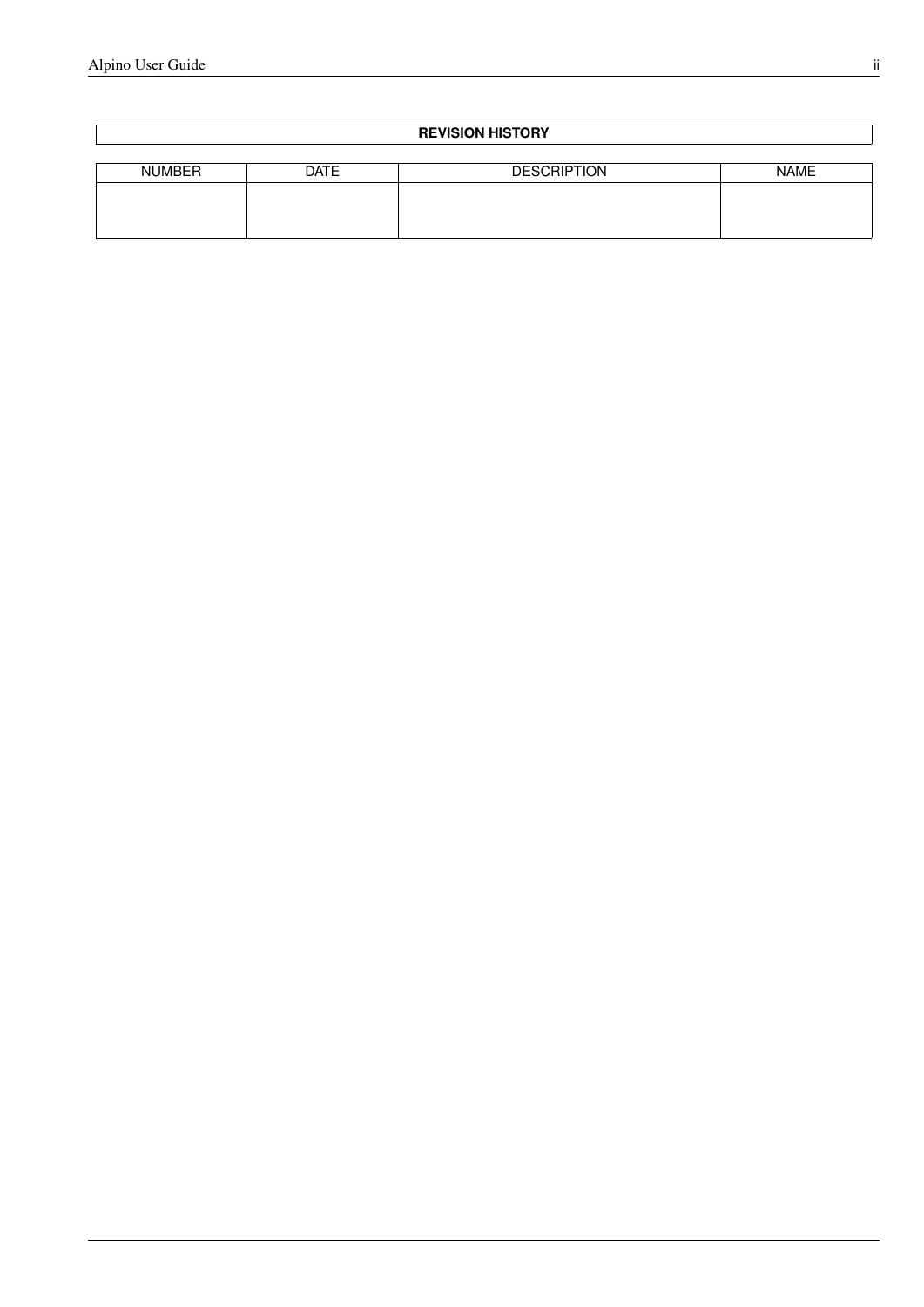# **Contents**

| 1            |                               | <b>Downloading and Installing</b>                                                                                                                                                                                                       | 1              |  |  |
|--------------|-------------------------------|-----------------------------------------------------------------------------------------------------------------------------------------------------------------------------------------------------------------------------------------|----------------|--|--|
| $\mathbf{2}$ |                               | <b>Running Alpino</b>                                                                                                                                                                                                                   |                |  |  |
|              | 2.1                           |                                                                                                                                                                                                                                         | $\overline{2}$ |  |  |
|              |                               | 2.1.1                                                                                                                                                                                                                                   | 2              |  |  |
|              | 2.2                           |                                                                                                                                                                                                                                         | 3              |  |  |
| 2.3          |                               |                                                                                                                                                                                                                                         | 4              |  |  |
|              |                               | 2.3.1                                                                                                                                                                                                                                   | $\overline{4}$ |  |  |
|              |                               | 2.3.2                                                                                                                                                                                                                                   | 5              |  |  |
|              |                               | syntactic structure enterpreteration of the syntactic structure of the syntactic structure of the syntactic structure of the syntactic structure of the syntactic structure of the syntactic structure of the syntactic struct<br>2.3.3 | 5              |  |  |
|              |                               | 2.3.4                                                                                                                                                                                                                                   | 6              |  |  |
|              |                               | 2.3.5                                                                                                                                                                                                                                   | 6              |  |  |
|              | 2.4                           |                                                                                                                                                                                                                                         | 6              |  |  |
|              | 2.5                           |                                                                                                                                                                                                                                         | 7              |  |  |
|              |                               | 2.5.1                                                                                                                                                                                                                                   | 7              |  |  |
|              | 2.6                           | Special symbols in the input end of the set of the set of the input of the set of the set of the set of the set of the set of the set of the set of the set of the set of the set of the set of the set of the set of the set           | 8              |  |  |
|              | 2.7                           |                                                                                                                                                                                                                                         | 8              |  |  |
| $\mathbf{3}$ |                               | <b>Alpino Hooks</b><br>11                                                                                                                                                                                                               |                |  |  |
| 4            |                               | <b>Alpino Tokenizer</b>                                                                                                                                                                                                                 | 12             |  |  |
|              | 4.1                           |                                                                                                                                                                                                                                         | 12             |  |  |
|              | 4.2                           |                                                                                                                                                                                                                                         | 13             |  |  |
| 5            | <b>Tools for Error Mining</b> |                                                                                                                                                                                                                                         |                |  |  |
| 6            |                               | <b>Running Alpino as a Server</b>                                                                                                                                                                                                       | 15             |  |  |
| 7            |                               | <b>Known Issues</b>                                                                                                                                                                                                                     |                |  |  |
|              | 7.1                           |                                                                                                                                                                                                                                         | -16            |  |  |
|              | 7.2                           |                                                                                                                                                                                                                                         | - 16           |  |  |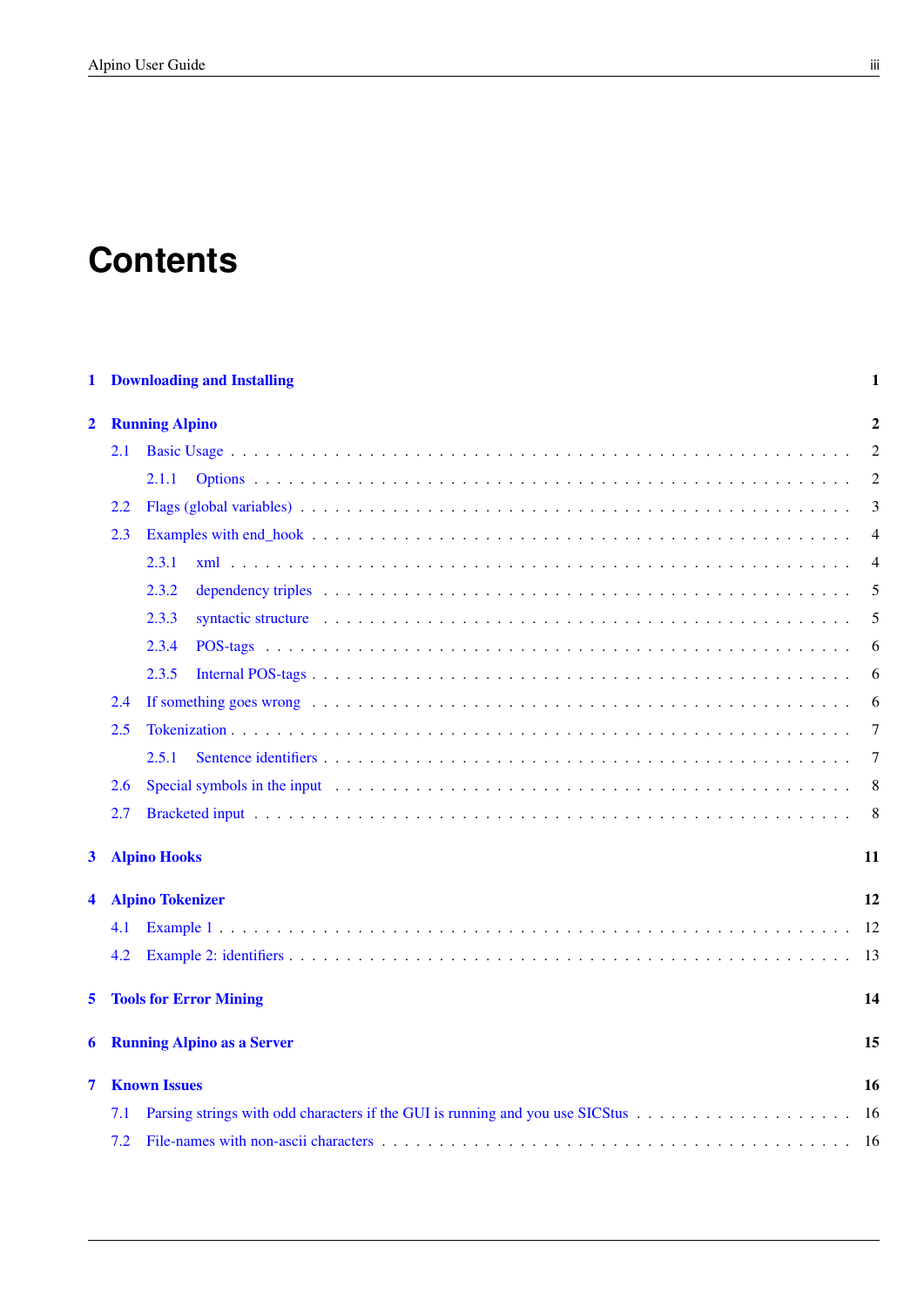Alpino is a collection of tools and programs for parsing Dutch sentences into dependency structures.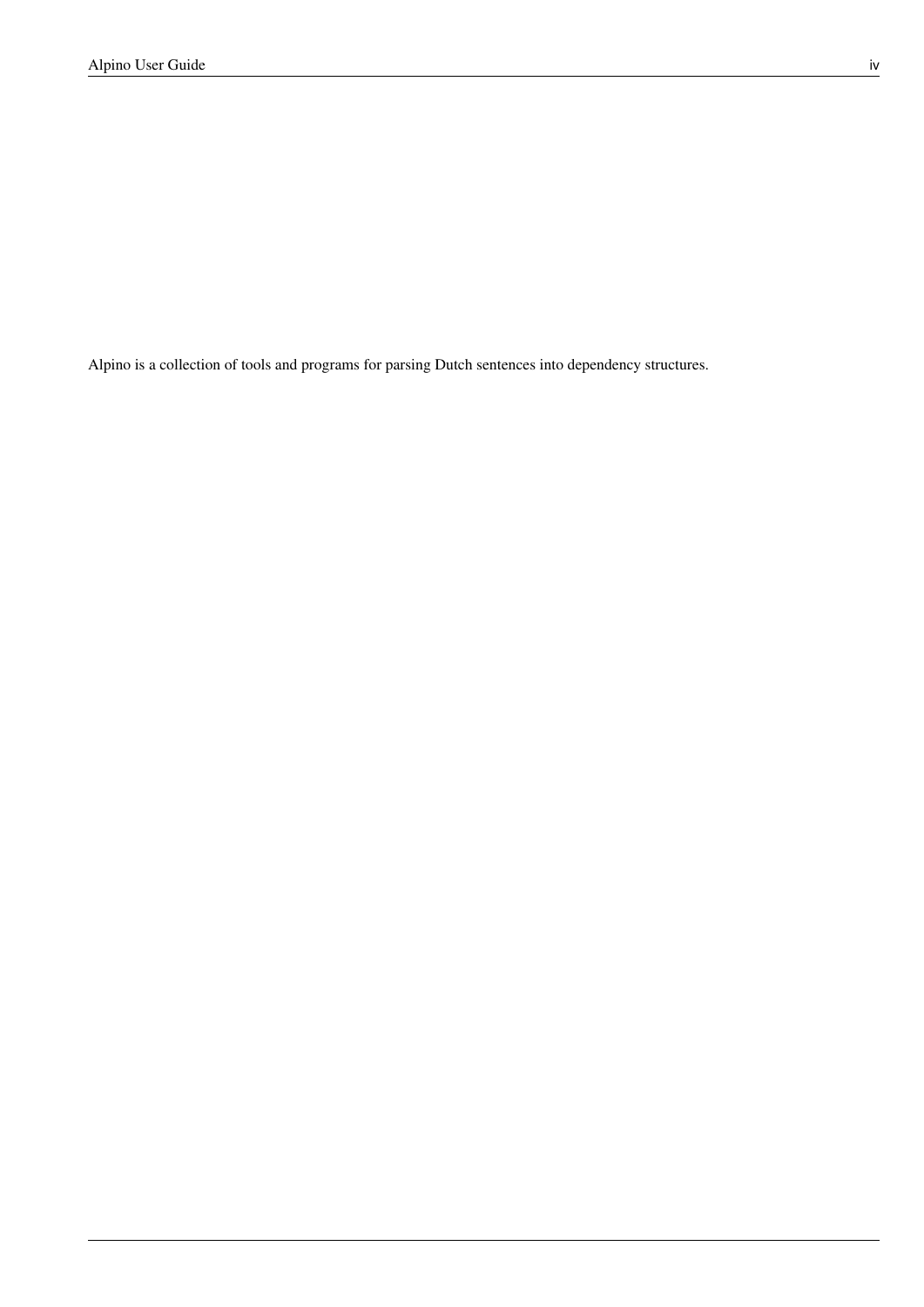# <span id="page-4-0"></span>**Downloading and Installing**

The binary distribution is available only for some platforms (specific requirements are listed below). Installing involves the following steps:

- 1. Download the relevant file for your architecture at [Alpino download site.](http://www.let.rug.nl/vannoord/alp/Alpino/versions/binary)
- 2. Extract the contents of that file in a place of your liking, e.g., in your home-directory, and do the following:

tar xzf Alpino-bla-bla-19327.tar.gz

The binary file depends on the Tcl/Tk libraries as well as a number of system libraries. These libraries are often available for a standard Linux distribution. A few likely candidates for trouble are included in the distribution (under create\_bin/extralibs)

In addition, some of the tools and programs that are shipped with Alpino require additional packages. Here is the beginning of a list. Typically you need a recent version ;-)

- go
- tcl/tk
- lxml
- python2
- python2 library lxml
- dictzip (sometimes packaged with dictd)
- libpopt
- libz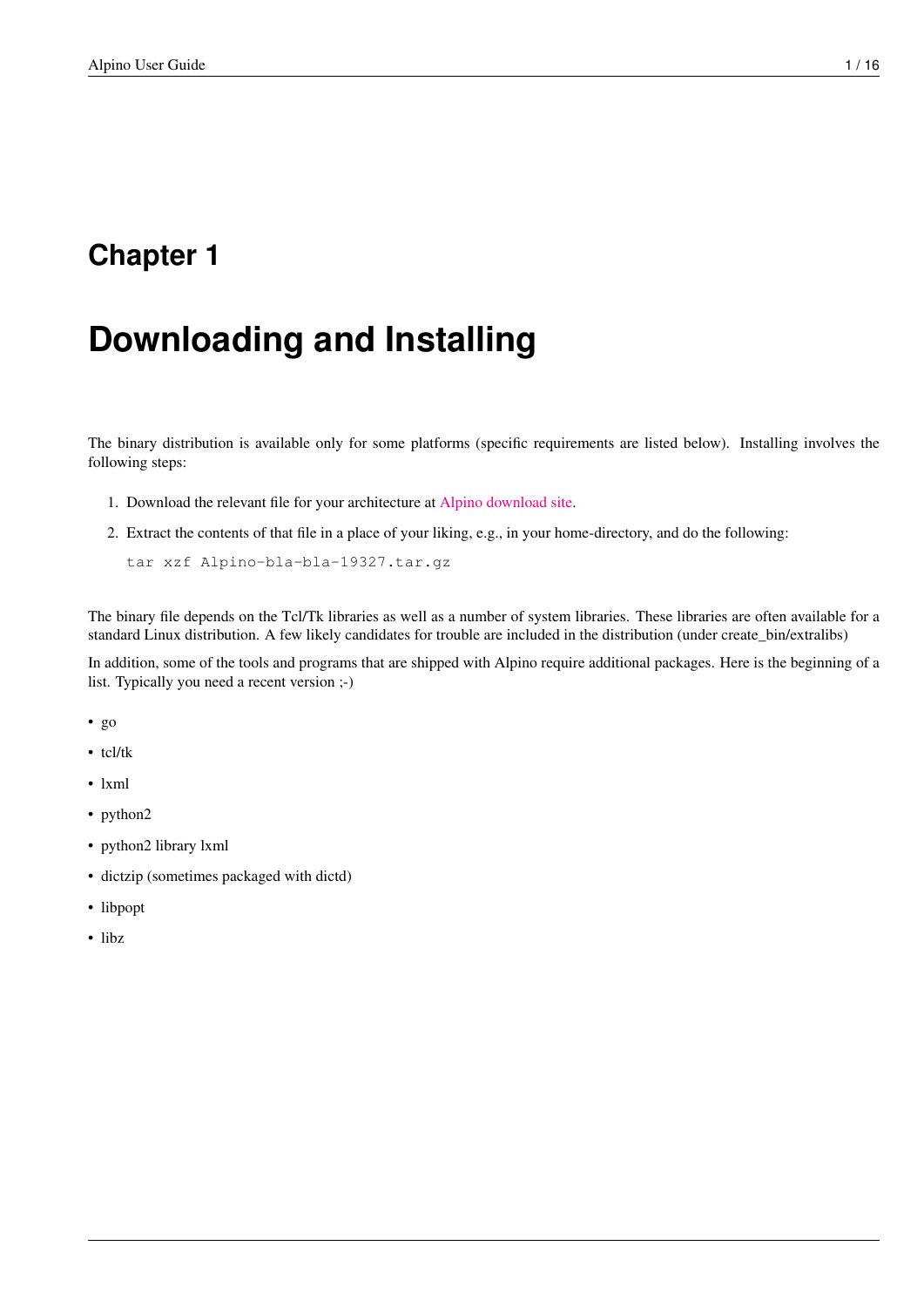# <span id="page-5-0"></span>**Running Alpino**

In other that you can use Alpino and the related tools, you need to define your ALPINO HOME environment variable. This variable should point to the directory that containts the Alpino stuff. A typical way tot do this, is to add the following lines to the file .bashrc in your home directory, assuming you use bash, and assuming you extracted the Alpino stuff in a directory called Alpino in your home directory:

```
export ALPINO_HOME=$HOME/Alpino
export PATH=$PATH:$ALPINO_HOME/bin
```
#### <span id="page-5-1"></span>**2.1 Basic Usage**

The various usages of Alpino can be summarized as follows:

```
Alpino [Options]
Alpino [Options] -parse
Alpino [Options] -parse W1 .. Wn
```
In the first form, the system will work in interactive mode. By default, it will start the graphical user interface. Use the options -tk or -notk to enable/disable the gui explicitly.

In interactive mode, you are in effect using the Hdrug command interpreter and (optionally) the Hdrug graphical user interface. Refer to the Hdrug documentation for more information.

In the second form, the system will read lines from standard input. Each line is then parsed, and various output is produced (the actual output depends on the various options that are set). For those with less experience with Unix, this form allows you to parse larger collections of sentences using input redirection:

cat MySentences.txt | Alpino -parse

Finally, in the third form, the system will parse the single sentence given on the command line, provide output (again, depending on the options), and quit. In this form, the input sentence is given as a sequence of tokens W1 .. Wn on the command line.

#### <span id="page-5-2"></span>**2.1.1 Options**

There are a whole bunch of options which affect the way in which the system runs. For most options, there is documentation available from the graphical user interface. In order to have access to this, run:

Alpino

Some frequently used options are given here.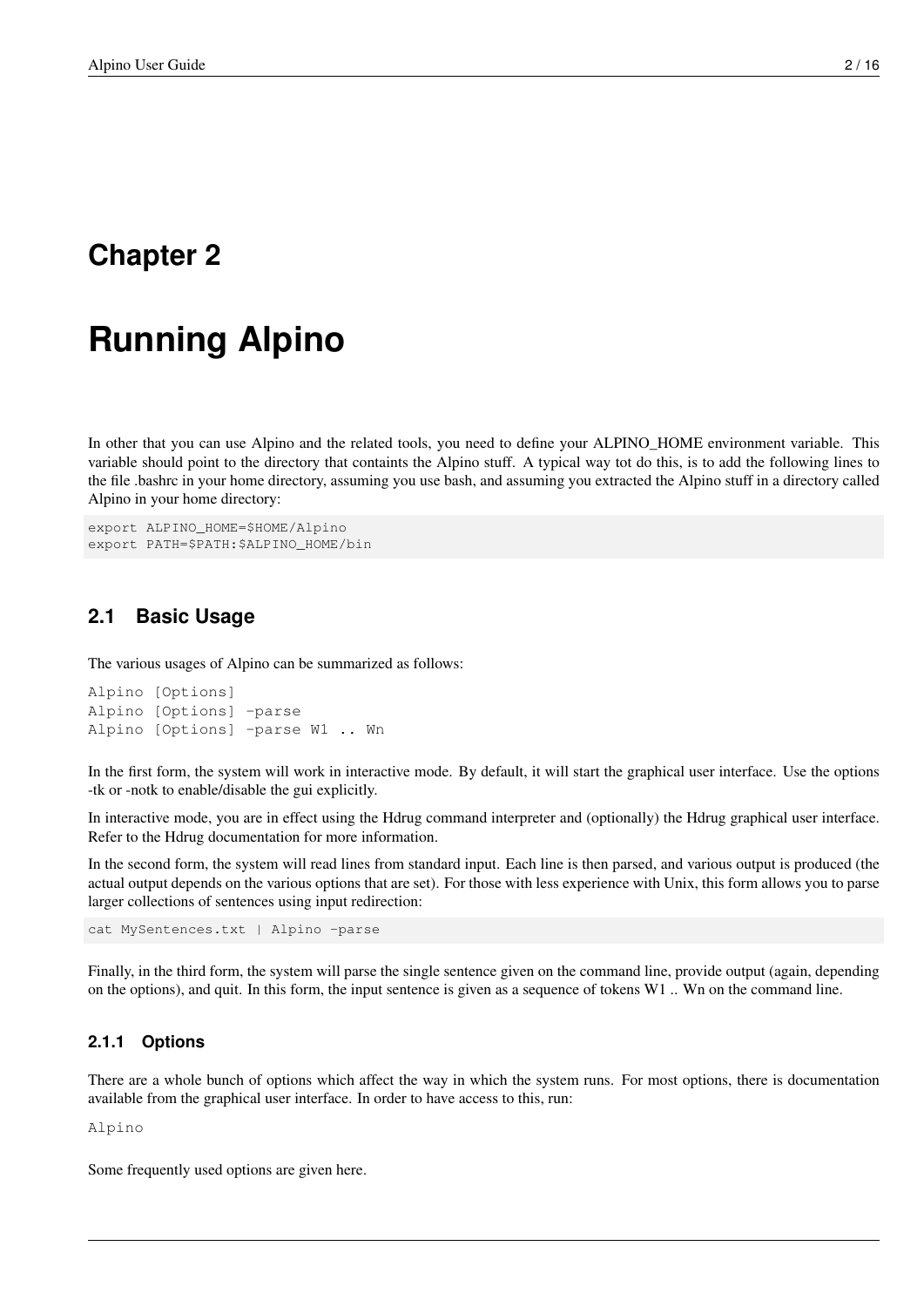#### Flag=Value

Assigns Value to global variable Flag. See below for a list of flags with suggested values.

The remaining options all start with a dash:

#### -flag Flag Value

Similar to the above. The difference is that in the Flag=Value syntax, the Value is parsed as a Prolog term. In the -flag Flag Value syntax, on the other hand, the Value is parsed as a Prolog atom. In many cases this does not make a difference. Remember: for path names, you need the second format.

#### -tk

Use the graphical user interface. Only makes sense for interactive operation.

#### -notk

Do not use the graphical user interface.

#### -cmd Goal

Evaluates Prolog Goal; Goal is parsed as Prolog term.

#### -l File

Loads the Prolog file, using the Prolog goal use\_module(File).

#### -slow

The alternative to the *veryfast*-option. The system will find all possible parses for the input. No part-of-speech preprocessor is applied. No beams are used in search. The parser does not enforce the "guides" technique.

#### -veryfast

This option uses a set of options to improve the speed of the parser. In this mode, the parser only delivers the first (best) analysis. The part-of-speech pre-processor is applied. Guided parsing is applied. Several heuristics apply to limit the search space.

#### <span id="page-6-0"></span>**2.2 Flags (global variables)**

There are (way too) many global variables (called flags) which will alter the behavior of Alpino. These flags typically already have a default value. The value can be changed using command line options. The values can also be changed in interactive mode using either the command interpreter or the graphical user interface. In the graphical user interface, documentation for each option is provided. Boolean flags have one of the values "on" or "off". The following options appear most relevant:

#### debug

Integer (typically 0, 1 or 2) which determines the number and detail of debug and continuation messages.

#### demo

Boolean flag which determines if a visual impression of the parse is produced (either to standard output, or the graphical interface if it is running).

#### disambiguation\_beam

Integer which determines during unpacking the how many best analyses are kept for each 'maximal projection'. A larger value will imply slower and more accurate processing. The value 0 is special: in that case the system performs a full search (hence maximal accuracy and minimal speed). The value of this flag is ignored in case unpack\_bestfirst=off.

#### disambiguation\_candidates\_beam

Integer which determines during parsing how many parses are produced for any given maximal projection. From these, only the best are kept for further processing later (using the disambiguation\_beam flag). This flag can be used to limit the number of parses that are computed in the first place. A value of 0 means that all parses are produced. If the value is  $N>0$ , then only the first N parses are computed.

#### end\_hook

Perhaps the most important flag is the end\_hook flag which determines what the system should do with a parse that it has found. Typically this involves printing certain information concerning the parse to standard error, standard output or a file. Various examples are provided below.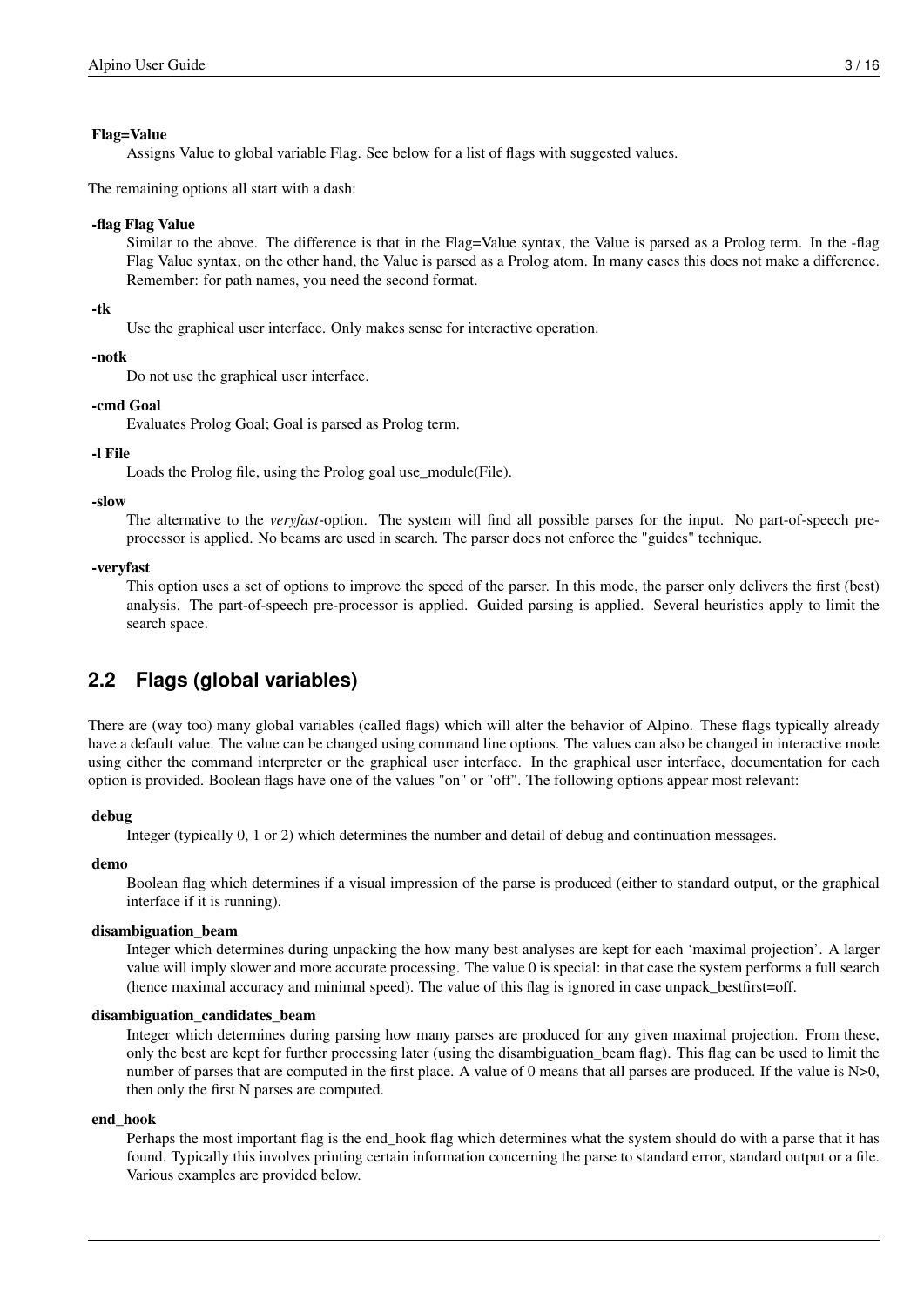#### first line no

Integer which you can use to enforce that Alpino first ignores a number of lines, and then starts parsing after that many lines. Normally, the value of this flag will be 0 (parse all lines), but in some cases it is useful to ignore the first part of an input file (because perhaps those lines already were parsed in an earlier session).

#### min\_sentence\_length

Integer which determines minimum sentence length. Sentences with less words are ignored. This flag is undefined by default.

#### max\_sentence\_length

Integer which determines maximum sentence length. Sentences with more words are ignored. This flag is undefined by default.

#### number\_analyses

This flag determines the number of analyses that is passed on by the robustness / disambiguation component. If the value is 0, then the system simply finds all solutions.

#### parse\_candidates\_beam

Integer which determines during parsing (first phase) how many sub-parses are produced for any given sub-goal. A value of 0 means that no limit on this number is enforced.

#### pos\_tagger

Boolean flag to determine whether to use a POS-tagger to filter the result of lexical lookup. The POS-tagger is based on unigram, bigram and trigram frequencies. This filter can be made more or less strict using the pos\_tagger\_n flag.

#### pos\_tagger\_n, pos\_tagger\_p, pos\_tagger\_m

These flags take numerical values which determines how and how much filtering should be done by the POS-tagger which filters the result of lexical lookup (if pos\_tagger=on). Refer to the source code for details. Default values should give good performance.

#### user\_max

This flag takes a numberical value which is then used as the maximum number of milliseconds that the system is given for each sentence. So, if the value is set to 60000, then if a parse for a given sentence requires more than a minute of CPUtime, that parse is aborted. Because the system can sometimes spend a very long time on a single (long, very ambiguous) sentence, it is often a good idea to use this time-out.

#### xml\_format\_frame

Boolean flag that indicates whether the system should produce verbose xml output (containing various detailed lexical features).

#### <span id="page-7-0"></span>**2.3 Examples with end\_hook**

#### <span id="page-7-1"></span>**2.3.1 xml**

Suppose you want to save the dependency structure of the best parse of each sentence as xml. In that case, the following command might be what you want:

Alpino -flag treebank \$HOME/tmp end\_hook=xml -parse

For each sentence read from standard input, an xml file will be created in the directory \$HOME/tmp containing the dependency structure. The files are named 1.xml,  $2xml$ , ... etc (if you want to start counting from N+1, then you can use the current\_ref=N flag to initialize the counter at N).

For browsing and querying such xml files, check out the scripts that come with the Alpino Treebank.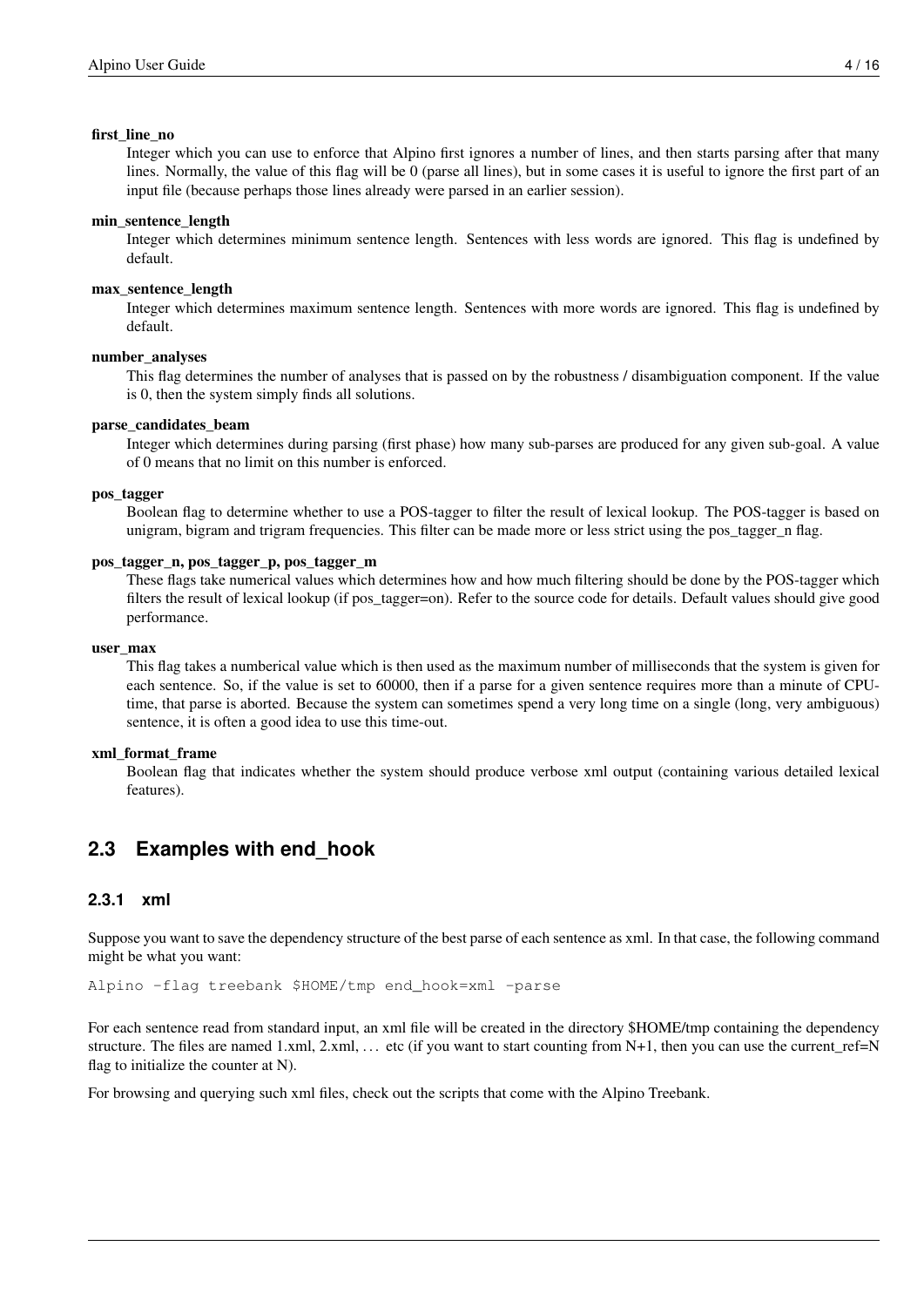#### <span id="page-8-0"></span>**2.3.2 dependency triples**

Rather than a full dependency structure for each sentence, it might be that you only care for the dependency triples (two words, and the name of the dependency relation). For this, you might try:

```
Alpino end_hook=triples -parse
```
For an input consisting of the three lines:

```
ik houd van spruitjes
ik ben gek op spruitjes
Mijn minimal brain dysfunction speelt weer op
```
this writes out:

```
houd/[1,2]|su|ik/[0,1]|1
houd/[1,2]|pc|van/[2,3]|1
van/[2,3]|obj1|spruitje/[3,4]|1
ben/[1,2]|su|ik/[0,1]|2
ben/[1,2]|predc|gek/[2,3]|2
gek/[2,3]|pc|op/[3,4]|2
op/[3,4]|obj1|spruitje/[4,5]|2
speel_op/[4,5]|su|minimal brain dysfunction/[1,4]|3
minimal brain dysfunction/[1,4]|det|mijn/[0,1]|3
speel_op/[4,5]|mod|weer/[5,6]|3
speel_op/[4,5]|svp|op/[6,7]|3
```
Each line is a single dependency triple. The line contains four fields separated by the | character. The first field is the head word, the second field is the dependency name, the third field is the dependent word, and the fourth field is the sentence number. The words are representend as Stem/[Start,End] where Stem is the stem of the word, and Start and End are string positions. If you also want two additional fields with the POS-tags of each word, then use the end\_hook=triples\_with\_frames option. Typical output then looks like:

```
houd/[1,2]|verb|mod|niet/[2,3]|adv|1
houd/[1,2]|verb|pc|van/[3,4]|prep|1
houd/[1,2]|verb|su|ik/[0,1]|pron|1
van/[3,4]|prep|obj1|smurfen/[4,5]|noun|1
```
#### <span id="page-8-1"></span>**2.3.3 syntactic structure**

Perhaps your interest lies in the syntactic structure assigned by Alpino. The following writes out the syntactic structure for each parse that Alpino finds:

Alpino number\_analyses=1000 end\_hook=syntax -parse

Each parse is written as a bracketed string, where each opening bracket is followed by the category (preceded by the ampersand). For the phrase

de leuke en vervelende kinderen

the (rather verbose) output is, where each line starts with the sentence number, the separation character | and the annotated sentence:

```
1| [ @top_cat [ @start [ @max [ @np [ @det de ] [ @n [ @a [ @a leuke ] [ @clist
 [ @optpunct ] [ @conj en ] [ @a vervelende ] ] ] [ @n kinderen ] ] ]
  ] ] [ @optpunct ] ]
1| [ @top_cat [ @start [ @max [ @np [ @det de ] [ @n [ @n [ @a leuke ] ] [ @clist
 [ @optpunct ] [ @conj en ] [ @n [ @a vervelende ] [ @n kinderen ] ] ] ] ]
  ] ] [ @optpunct ] ]
1| [ @top_cat [ @start [ @max [ @np [ @np [ @det de ] [ @n [ @a leuke ] ] ]
  [ @clist [ @optpunct ] [ @conj en ] [ @np [ @n [ @a vervelende ] [ @n
  kinderen ] ] ] ] ] ] [ @optpunct ] ]
```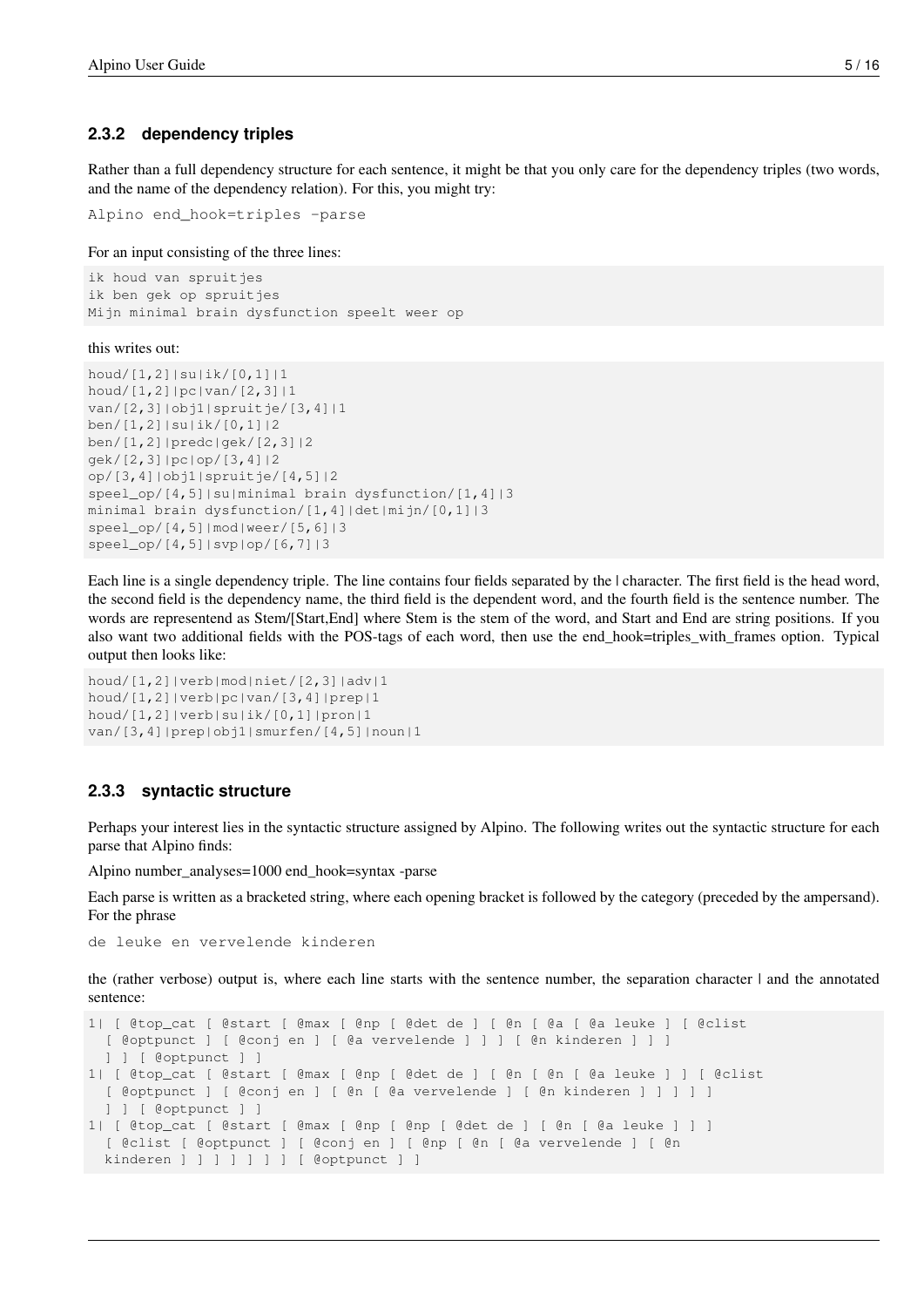#### <span id="page-9-0"></span>**2.3.4 POS-tags**

If you only care for the part-of-speech tags that Alpino used to derive the best parse, then you can use the following command:

```
Alpino end_hook=postags -parse
```
In that case, the system prints lines like the following:

```
101|met|0|1|VZ(init)|met
101|de|1|2|LID(bep,stan,rest)|de
101|trein|2|3|N(soort,ev,basis,zijd,stan)|trein
101|mee|3|4|VZ(fin)|mee
101|wil|4|5|WW(pv,tgw,ev)|willen
101|ik|5|6|VNW(pers,pron,nomin,vol,1,ev)|ik
101|vandaag|6|7|BW()|vandaag
```
The fields are seperated by vertical bar and represent the key, the word, begin position, end position, part-of-speech label and lemma.

#### <span id="page-9-1"></span>**2.3.5 Internal POS-tags**

If you only care for the part-of-speech tags that Alpino used to derive the best parse, then you can use the following command:

```
Alpino end_hook=frames -parse
```
In that case, the system prints lines like the following to standard error (!). For historical reasons, the output goes to standard error, not to standard output.

```
ik|pronoun(nwh,fir,sq,de,nom,def)|1|0|1|normal|pre
vertrek|verb(zijn,sg1,intransitive)|1|1|2|normal|post
houdt|verb(hebben,sg3,pc_pp(van))|2|1|2|normal|post
van|preposition(van,[af,uit,vandaan,[af,aan]])|2|2|3|normal|post
Marietje|proper_name(both)|2|3|4|name(not_begin)|post
```
Each line represents the information of a word. The fields represent: the word, the internal part-of-speech tag, the sentence key, the begin position of the word, the end position of the word, and two further fields that you probably want to ignore.

Note that this type of output provides the internal word categories. If you need the "official" CGN/Lassy-style part-of-speech labels, you need the end\_hook "postags" described above.

It is fairly easy to define further output formats. Please contact the author if you have specific requests.

#### <span id="page-9-2"></span>**2.4 If something goes wrong**

If for some reason Alpino does not work, the first thing you should try is to alter in the Alpino initialization script the line

debug=0

into

```
debug=1 (or even a higher number)
```
If you are lucky this implies that you get told what is going wrong.

If this doesn't help, send a bug-report to the author. Please.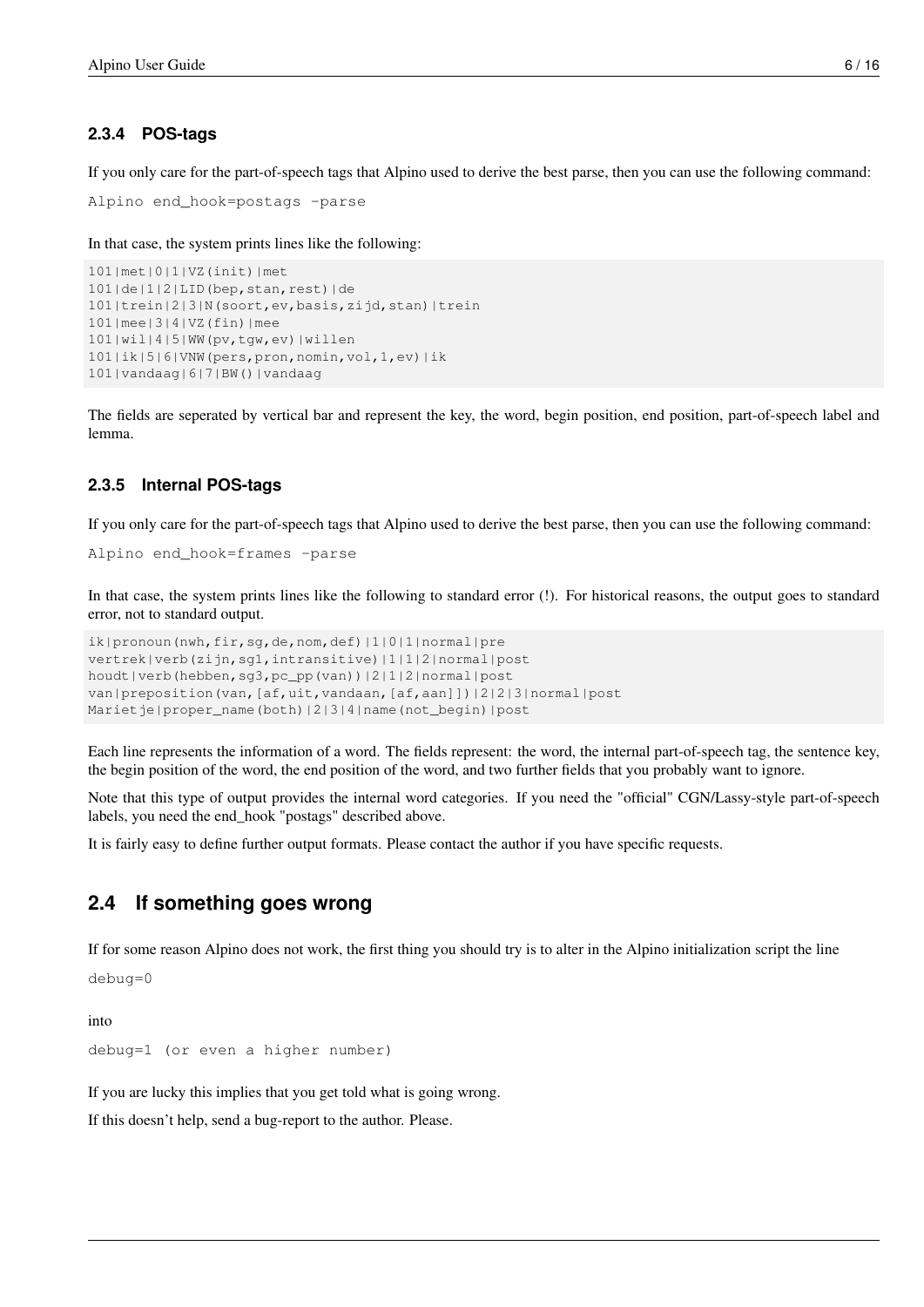### <span id="page-10-0"></span>**2.5 Tokenization**

The sentences that you give to Alpino are assumed to be already tokenized: a single sentence on a line, and each token (word) separated by a single space. Refer to the section Alpino Tokenizer below for a sentence splitting and tokenization tool. Alpino supports the UTF-8 encoding. Here are some properly tokenized sentences:

```
Dat is nog niet duidelijk . '
We zien hier niet het breken van tandenstokers .
Dodelijke wapens worden gesloopt . '
Slechts enkele nieuwe documenten zijn aan het licht gekomen . '
Er is nog geen bewijs van verboden activiteiten gevonden .
```
If you want to assign an identifier for each sentence, then you write the identifier in front of the sentence, with a | separation character. For instance:

```
volkskrant20030308_12|Dat is nog niet duidelijk . '
volkskrant20030308_14|We zien hier niet het breken van tandenstokers .
volkskrant20030308_15|Dodelijke wapens worden gesloopt . '
volkskrant20030308_17|Slechts enkele nieuwe documenten zijn aan het licht gekomen . '
volkskrant20030308_20|Er is nog geen bewijs van verboden activiteiten gevonden . '
```
It follows that the vertical bar is a special character that is supposed to be not part of the sentence in case there is not an identifier.

Lines which start with a percentage sign are ignored: the percentage sign is used to introduce comments:

```
volkskrant20030308_12|Dat is nog niet duidelijk . '
volkskrant20030308_14|We zien hier niet het breken van tandenstokers .
%% the next sentence is easy:
volkskrant20030308_15|Dodelijke wapens worden gesloopt . '
volkskrant20030308_17|Slechts enkele nieuwe documenten zijn aan het licht gekomen . '
volkskrant20030308_20|Er is nog geen bewijs van verboden activiteiten gevonden . '
```
If you have corpus material that has not been tokenized yet, then you can also use Alpino to tokenize your input. Use the flag *assume\_input\_is\_tokenized* for this purpose. If the value is *on*, then Alpino won't try to tokenize the input. If the value is *off*, it will tokenize the input. It will not do any sentence splitting.

However, note that if you use the built-in Alpino tokenizer, then you cannot use the meta-notation introduced below in section \*Bracketed Input \*

#### <span id="page-10-1"></span>**2.5.1 Sentence identifiers**

The output of Alpino uses identifiers. For instance, if the end\_hook=xml option has been set, the names of the XML files are constructed out of these identifiers. The sentence identifier is either defined explicitly as part of the input sentence, or it is set implicitly by Alpino (simply counting the sentences of a specific session starting from 1). If there are multiple outputs for a given sentence, for instance if you have defined the option number\_analyses=10, then each of the results is indexed with the rank of the analysis. The resulting identifier then consists of the sentence identifier and the rank of the analysis, separated by a dash. Example:

echo "example1|de mannen kussen de vrouwen" |\ Alpino -notk number\_analyses=0 end\_hook=frames -parse

This yields:

```
de|determiner(de)|example1|0|1|normal(normal)|pre|de|0|1
mannen|meas_mod_noun(de,count,pl)|example1|1|2|normal(normal)|pre|man|0|1
kussen|verb(hebben,pl,transitive)|example1|2|3|normal(normal)|post|kus|0|1
de|determiner(de)|example1|3|4|normal(normal)|post|de|0|1
vrouwen|noun(de,count,pl)|example1|4|5|normal(normal)|post|vrouw|0|1
de|determiner(de)|example1-2|0|1|normal(normal)|pre|de|0|1
mannen|meas_mod_noun(de,count,pl)|example1-2|1|2|normal(normal)|pre|man|0|1
```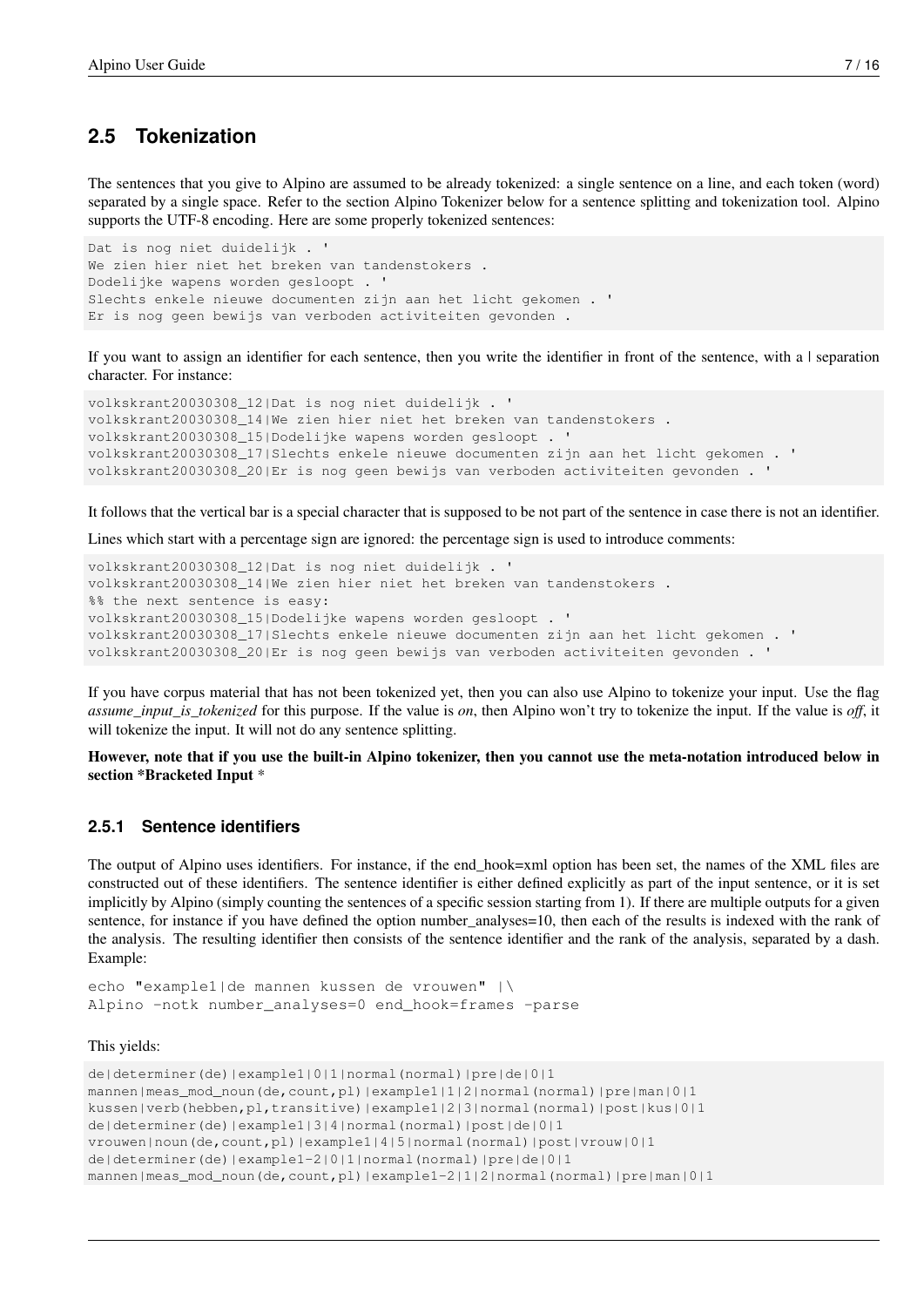```
kussen|verb(hebben,pl,transitive)|example1-2|2|3|normal(normal)|post|kus|0|1
de|determiner(de)|example1-2|3|4|normal(normal)|post|de|0|1
vrouwen|noun(de,count,pl)|example1-2|4|5|normal(normal)|post|vrouw|0|1
de|determiner(de)|example1-3|0|1|normal(normal)|pre|de|0|1
mannen|meas_mod_noun(de,count,pl)|example1-3|1|2|normal(normal)|pre|man|0|1
kussen|verb(hebben,pl,intransitive)|example1-3|2|3|normal(normal)|post|kus|0|1
de|determiner(de)|example1-3|3|4|normal(normal)|post|de|0|1
vrouwen|noun(de,count,pl)|example1-3|4|5|normal(normal)|post|vrouw|0|1
```
NB: there may be a problem with sentence identifiers that contain non-ascii characters. See the section "Known Issues" below.

### <span id="page-11-0"></span>**2.6 Special symbols in the input**

The following symbols which might occur in input lines are special for Alpino:

| [ ] % ^P

The vertical bar I is used to separate the sentence key from the sentence. Only the first occurrence of a vertical bar on a given line is special.

The square brackets are used for annotating sentences with syntactic information. This is described below.

The percentage sign is only special if it is the first character of a line. In that case the line is treated as a comment, and is ignored.

A line only consisting of ˆP (control-P) is treated as an instruction to escape to the Prolog command-line interface. This is probably only useful for interactive usage. Typing "halt." to the Prolog command-line reader will return to the state before control-P was typed.

If you need to parse a line starting with a %-sign, then the easiest solution is to use a key (for interactive usage, perhaps use the empty key):

```
3|% is een procentteken
|% is een procentteken
```
The same trick can be used to interpret the vertical bar literally:

```
4|ik bereken P(x|y)
|ik bereken P(x|y)
```
Note that it is currently not possible to use keys that start with the symbol % or |.

If you have square brackets in your input, you need to escape these using the backslash.

### <span id="page-11-1"></span>**2.7 Bracketed input**

Alpino supports brackets in the input to indicate:

- syntactic structure
	- $-$  @cat
- lexical assignment
	- @postag
	- @posflt
	- @alt (@add\_lex in older versions)
	- @mwu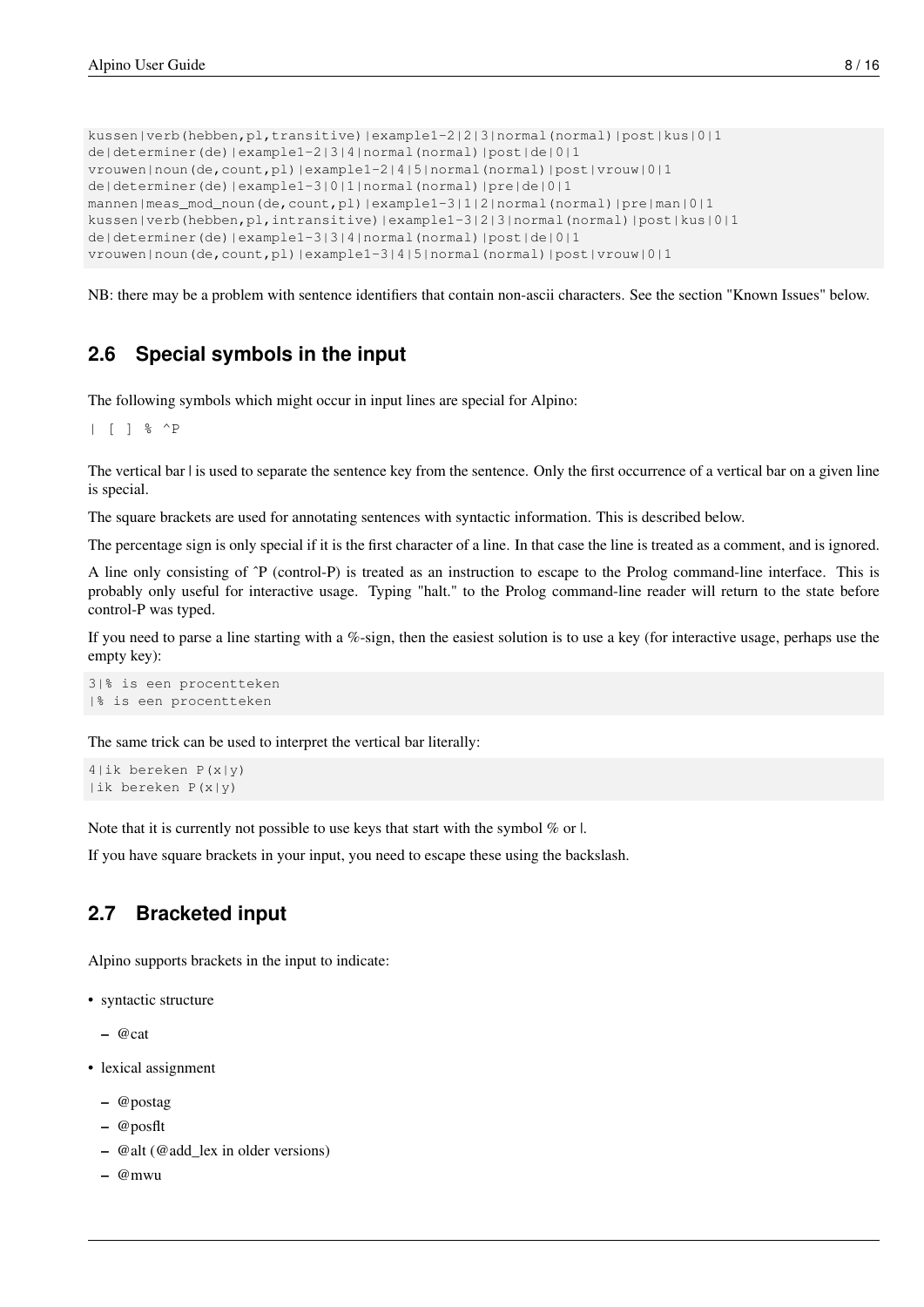- @folia
- requirement to skip words
	- @skip
- include phantom words
	- @phantom
- pass on identifier of words

Warning: bracketed input is not supported in case Alpino tokenizes the input sentences on the fly.

A large part of the computational time is spent on finding the correct constituents. For interactive annotation, it is possible to give hints to Alpino about the correct constituent structure by putting straight brackets around constituents (both brackets should be surrounded by a single space on both sides otherwise the POS-tagging will give problems, regarding a space as a word). The ability to indicate syntactic structure is a nice feature especially for attaching modifiers at the correct location, enumerations and complex nestings. Brackets are normally associated with a category name, using the @-operator. Normal syntactic symbols can be used here as @np, @pp etc. Examples:

```
Hij fietst [ @pp op zijn gemakje ] [ door de straten van De Baarsjes ] .
FNB zet teksten van [ [ kranten en tijdschriften ] , boeken , [
  studie- en vaklectuur ] , bladmuziek , folders , brochures ] om in
  gesproken vorm .
[ @np De conferentie die betrekking heeft op ondersteunende
  technologie voor gehandicapten in het algemeen ] , bood [ @np een goed
  platform [ om duidelijk te maken hoe uitgevers zelf toegankelijke
  structuren in hun informatie kunnen aanbrengen ] ] .
```
This mechanism can also be used (somewhat unexpectedly perhaps) to indicate what the fragments of the input are, if an input contains several fragments but is not a syntactic unit (this occurs frequently for spoken input, for instance). Suppose your input sentence is the sentence "de boer als hij gepresseerd is hè hij gaat voort in het veld". You can indicate the fragments using a bracket with a category that does not occur in the grammar, e.g., x:

[ @x de boer ] [ @x als hij gepresseerd is ] [ @x hè ] [ @x hij gaat voort in het veld ]

or even simply:

[ @ de boer ] [ @ als hij gepresseerd is ] [ @ hè ] [ @ hij gaat voort in het veld ]

You can also force a lexical assingment to a token or a series of tokens, if the Alpino lexicon does not contain the proper assignment. A @postag followed by an Alpino lexical category will force the assignment of the corresonding lexical category to the words contained in the brackets. This comes in handy when a part of the sentence is written in a foreign language or a spelling mistake has occurred. Of course, the resulting dependency structure may need adjusting with the editor afterwards.

```
Hij heeft een beetje [ @postag adjective(both(nonadv)) curly ] haar .
Op een [ @postag adjective(e) mgooie ] dag gingen ze fietsen .
Mijn [ @postag proper_name(sg,'MISC') body mass index ] laat te wensen over .
```
As a variant of the @postag annotation, you can also use the @posflt annotation. In this case, only the functor of the POS-tag is given, and Alpino will allow any lexical assignments which have the same functor. Example:

```
ik wil [ @posflt preposition naar ] huis
ik voel me [ @posflt adjective naar ]
```
Note that the @postag annotation differs from the @posflt annotation, in that in the first case, a lexical category is assigned without consultation of the dictionary. In the latter case, a subset of the lexical categories assigned by Alpino is allowed (this subset can be empty).

The @alt meta annotation can be used to tell the parser to treat a given word in the input with the lexical categories associated with another word. Example: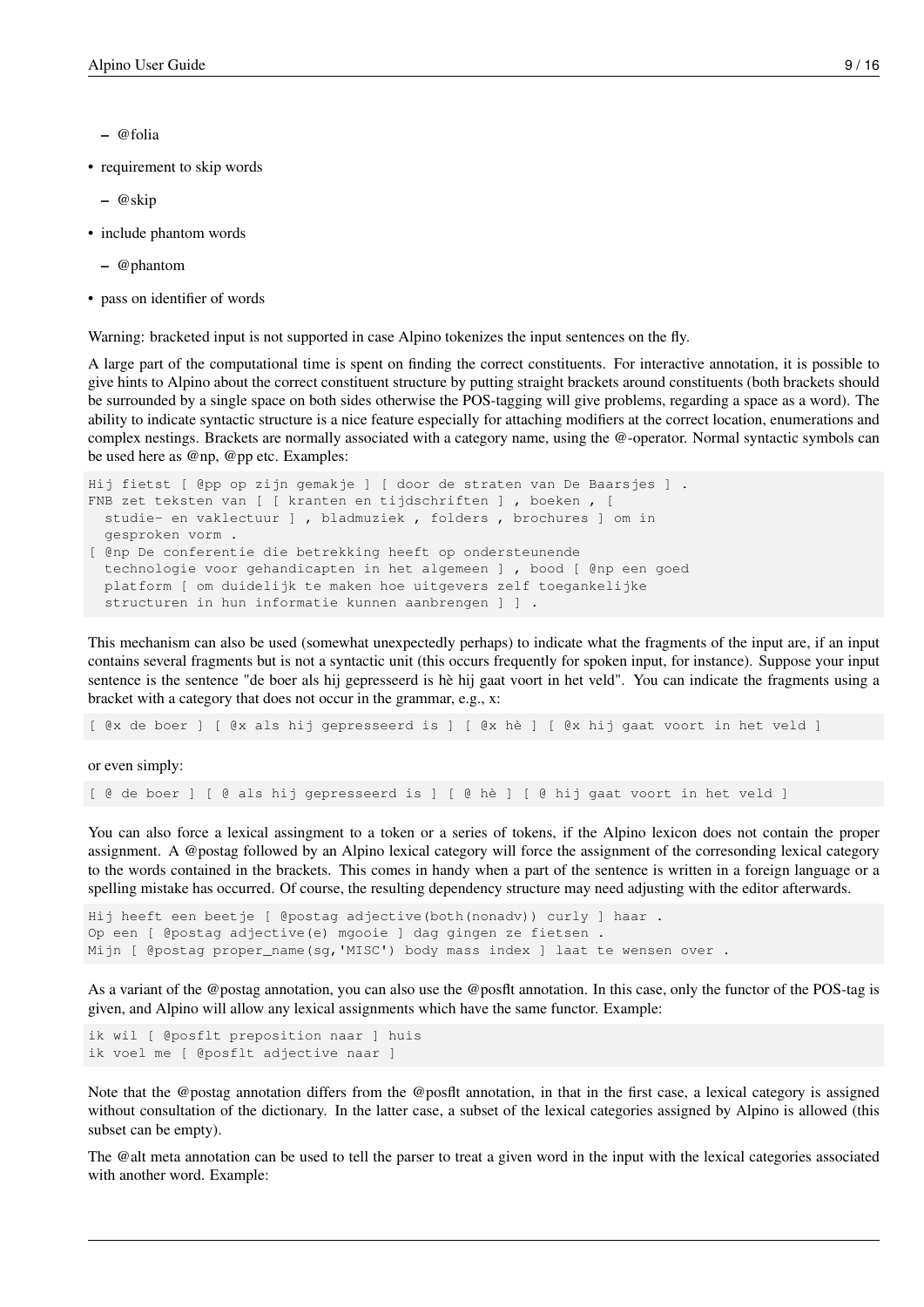```
ik wil [ @alt naar naa ] huis
ik voel me [ @alt goed gooooooeeeeed ]
```
In this case, the word *naa* in the input will be treated in lexical lookup as if the word *naar* was given. Similarly, the lexical categories associated with *gooooooeeeeed* are those of the word *goed*.

In older versions, we used (for historical reasons) the label "add\_lex" instead of alt. Furthermore, add\_lex would also support treating more than a single word as a unit. This can be accomplished using "alt" in combination with skips. For example:

old:

```
ik wil [ @add_lex daarom daar om ] naar huis
```
new:

ik wil [ @alt daarom daar ] [ @skip om ] naar huis

A further meta-label for lexical assignment is the @mwu label. This indicates that the bracketed sequence of words should be regarded as a single lexical category. The effect is, that lexical assignments that do not respect this bracketing are removed. In case there is no lexical assignment for the words marked @mwu, then it is assumed that this sequence should be analysed as a name.

```
Dat was de periode van het [ @mwu Derde Rijk ]
Op [ @mwu 1 januari 2001 ]
```
Skips. If the annotator can predict that a certain token or series of tokens will make the annotation a mess, it can be skipped by @skip. In such a case, the sentence is parsed as if the word(s) that are marked with skip where not there, except that the numbering of the words in the resulting dependency structure is still correct. Clearly, in many cases an additional editing phase is required to obtain the fully correct analysis, but this method might reduce efforts considerably.

```
Ik wil [ @skip ??? ] naar huis
Ten opzichte [ @skip echter ] van deze bezwaren willen wij ....
```
A related trick that is useful in particular cases, is to add a word to the sentence in order to ensure that the parse can succeed, but instruct Alpino that this word should not be part of the resulting dependency structures. Such words are labeled @phantom as follows:

```
Ik aanbad [ @phantom hem ] dagelijks in de kerk
Ik kocht boeken en Piet [ @phantom kocht ] platen
Ik heb [ @phantom meer ] boeken gezien dan hem
```
Limitations: a phantom bracketed string can only contain a single word. The technique does not work yet for words that are part of a multi-word unit.

Warning: the resulting dependency structure is most likely not well-formed and often needs manual editing.

The @folia meta-notation can be used to inform Alpino about the lemma and postag of the given word. Note that in this case, Alpino will not attempt to create an analysis that is consistent with the given lemma and postag, but it will simply pass on the given postag and lemma values to the @postag and @lemma XML attributes of the corresponding node in the XML output. Examples:

```
[ @folia subtiel ADJ(vrij,basis,zonder) Subtiel ]
[ @folia zijn WW(pv,tgw,mv) Zijn ] [ @folia cafévriend N(soort,mv,basis) cafévrienden ] [ ←-
   @folia bekijken WW(pv,tgw,mv) bekijken ] [ @folia hem VNW(pers,pron,obl,vol,3,ev,masc)
   hem ] [ @folia argwanend ADJ(vrij,basis,zonder) argwanend ] [ @folia . LET() . ]
```
There also is the @id meta-notation. This notation can be used to add a wordid attribute in the XML output of a particular word. In order that this meta-notation can be used in combination with other, the notation precedes the word for which it is meant.

```
[ @id w1 ] ik [ @id w2 ] besta
[ @id w1 ] [ @folia subtiel ADJ(vrij,basis,zonder) Subtiel ] was het niet
```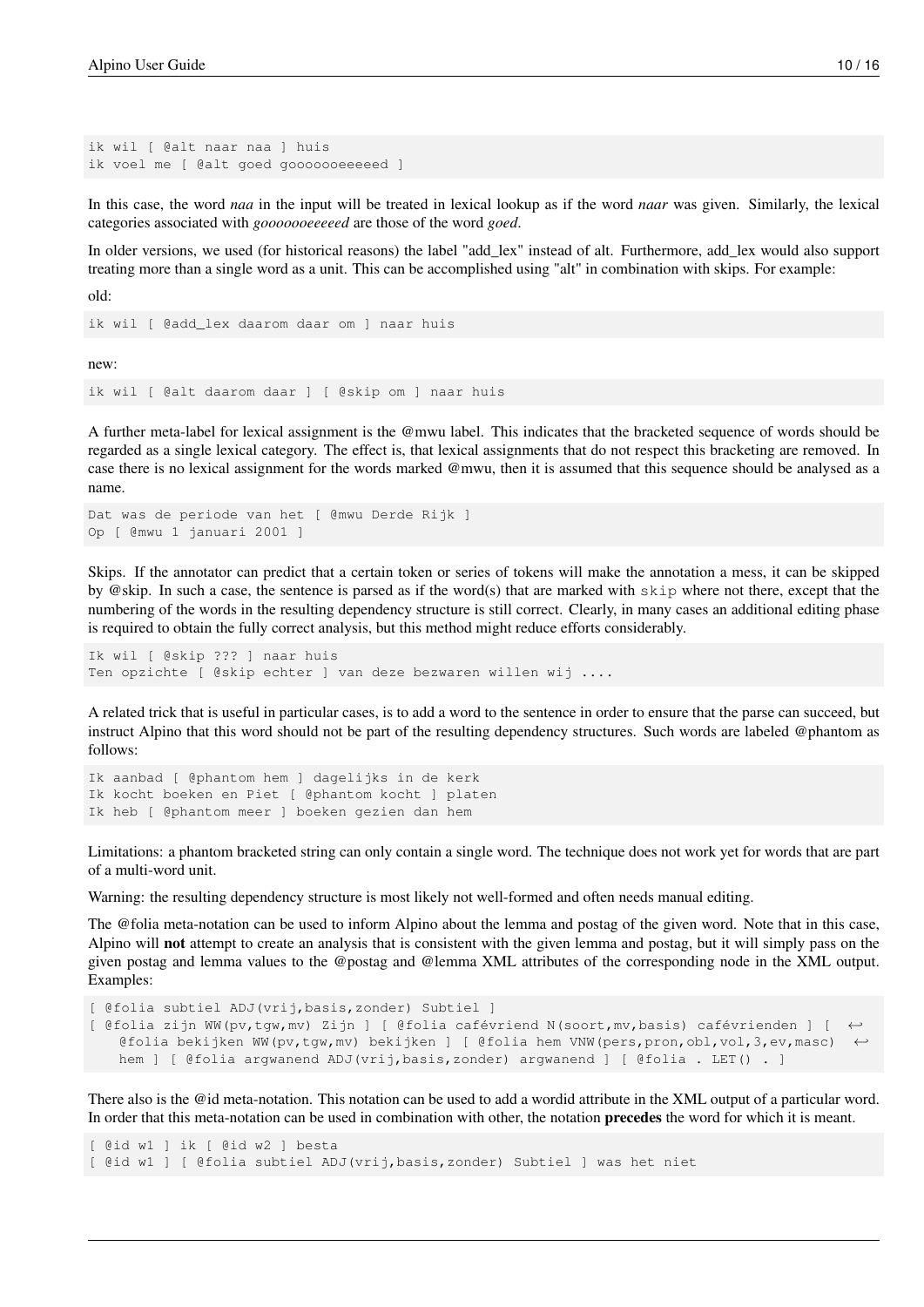# <span id="page-14-0"></span>**Alpino Hooks**

Note that Alpino currently is not really implemented as a Prolog library. Yet, you might find it useful to know that you can call the Alpino parser from Prolog using the following two predicates:

```
alpino_parse_line(Ref, String)
alpino_parse_tokens(Ref,Tokens)
```
Here, Ref is an atomic identifier which is used for administrative purposes, so that results for different sentences can be easily distinguished. In the first case, the input is a string which may need to be tokenized (see discussion above). In the second case, Tokens is a list of atoms where each atom is a token (word, punctuation mark) of the sentence. Here are some examples of the use of these predicates:

```
?- alpino_parse_line(s2323,"ik besta").
```
?- alpino\_parse\_tokens(s2324,[ik,besta]).

If you want to extend the functionality of Alpino, you may be interested to learn about the following (Prolog-) hooks.

#### The hook predicate

alpino\_start\_hook(Key, Sentence)

is called before the parse of each sentence. Key is instantiated as the atomic identifier of the sentence. Such identifiers are set using the current\_ref Hdrug flag.

#### The hook predicate

```
alpino_result_hook(Key, Sentence, No, Result)
```
is called for each parse. Key and Sentence are as before, No is an integer indicating the number of the parse (parses for a given sentence are numbered from 1 to n), and Result is an internal representation of the full parse itself.

The hook predicate

alpino\_end\_hook(Key, Sentence, Status, NumberOfSolutions)

is called after the parser has found all solutions. NumberOfSolutions is an integer indicating the number of solutions. Status is an atom indicating whether parsing was successful, or not. Possible values are the following - their meaning is supposed to be evident:

```
success
failure
time_out
out_of_memory
```
Other values describe more exotic possibilities, please consult the hdrug\_status flag in Hdrug for further details.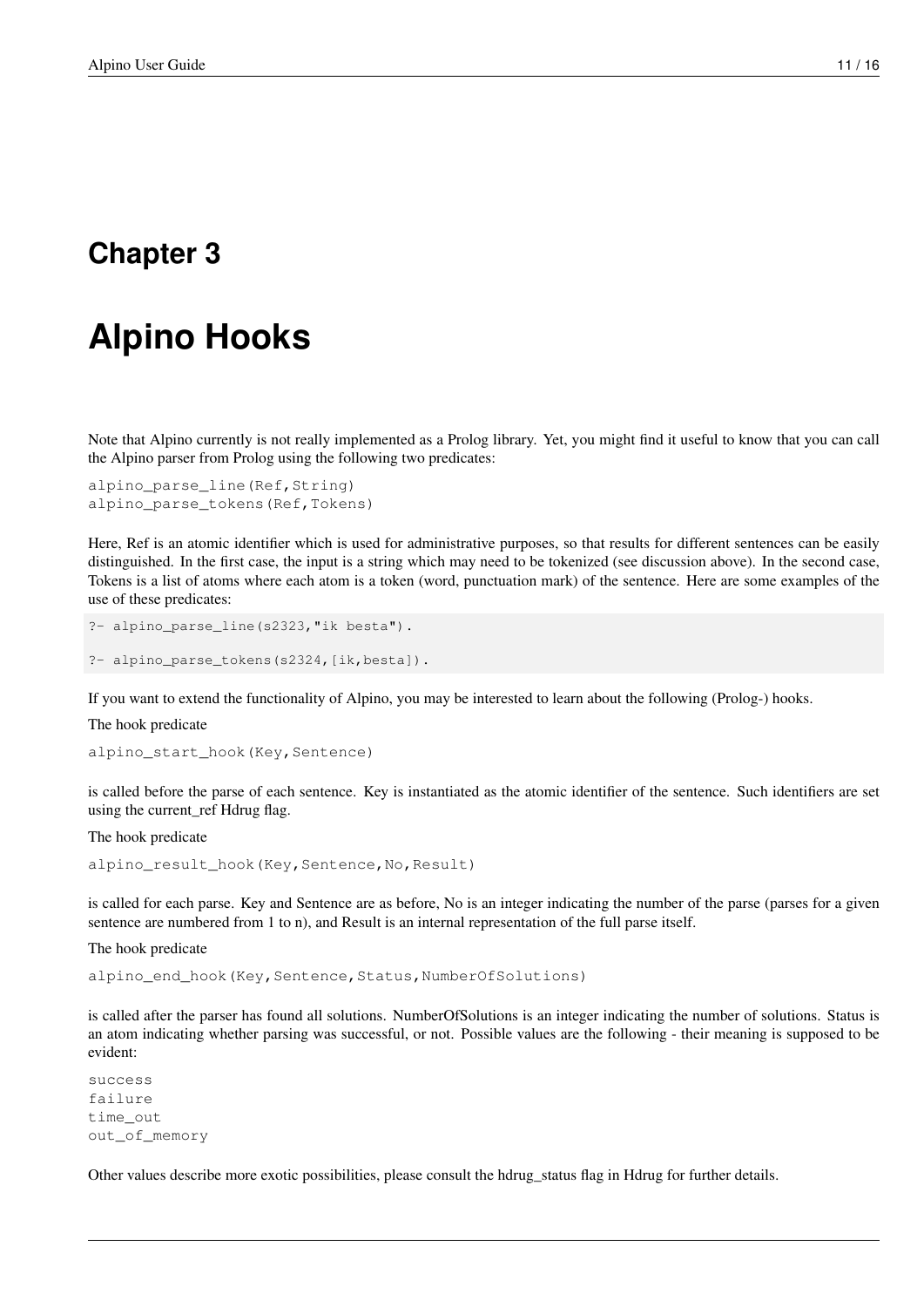# <span id="page-15-0"></span>**Alpino Tokenizer**

The Alpino distribution contains a directory Tokenization with various tools that you can use to tokenize your input into the required format for Alpino.

The script "tokenize.sh" does the tokenization. It uses "tok", which is a C program created by the FSA Utilities that does most of the tokenization. This is much more efficient than an equivalent Perl script using regular expressions. In addition there are a number of scripts that do some more difficult stuff that requires more global information (for which no sequential transducer can be defined).

In the input, every paragraph of text is supposed to be given on a single line. If your input is not like that, cf the script paragraph\_per\_line.

#### <span id="page-15-1"></span>**4.1 Example 1**

For an example text, cf the text file t1.txt which contains the following:

Het PIONIER project Algorithms for Linguistic Processing van Gertjan van Noord is een onderzoeksproject op het gebied van de computationele taalkunde.

Een van de taken van de taalkunde is het opstellen van modellen voor natuurlijke talen. Het model (grammatica) beschrijft bijvoorbeeld de mogelijke uitingen van het Nederlands en hun bijbehorende betekenis. Zo'n model beschrijft dus (onder andere) de relatie tussen vorm en betekenis. Een belangrijke vraag in de computationele taalkunde is vervolgens hoe je deze relatie algoritmisch kunt bepalen. Hoe kun je voor een gegeven uiting van het Nederlands de bijbehorende betekenis berekenen?

Het PIONIER onderzoek richt zich hierbij op twee fundamentele problemen: ambiguiteit en efficientie. Het probleem van ambiguiteit doet zich voor in zelfs de meest onschuldige zinnetjes:

Mijn vader zagen we niet meer

Het is bijzonder lastig (voor een computer) om te voorkomen dat in dit Mijn vader zagen we niet meer<br>Het is bijzonder lastig (voor een computer) om te voorkomen dat in dit<br>zinnetje `zagen' wordt begrepen als `zagen met een zaag', terwijl door mensen deze zin normaal gesproken niet als meerduidig wordt ervaren.

Het tweede probleem behelst de efficientie van de verwerking. Voor de modellen die tot nu toe worden opgesteld kan worden aangetoond dat de verwerkingstijd polynomiaal (soms zelfs exponentieel) zou moeten toenemen bij het toenemen van de lengte van de uiting. Dit is echter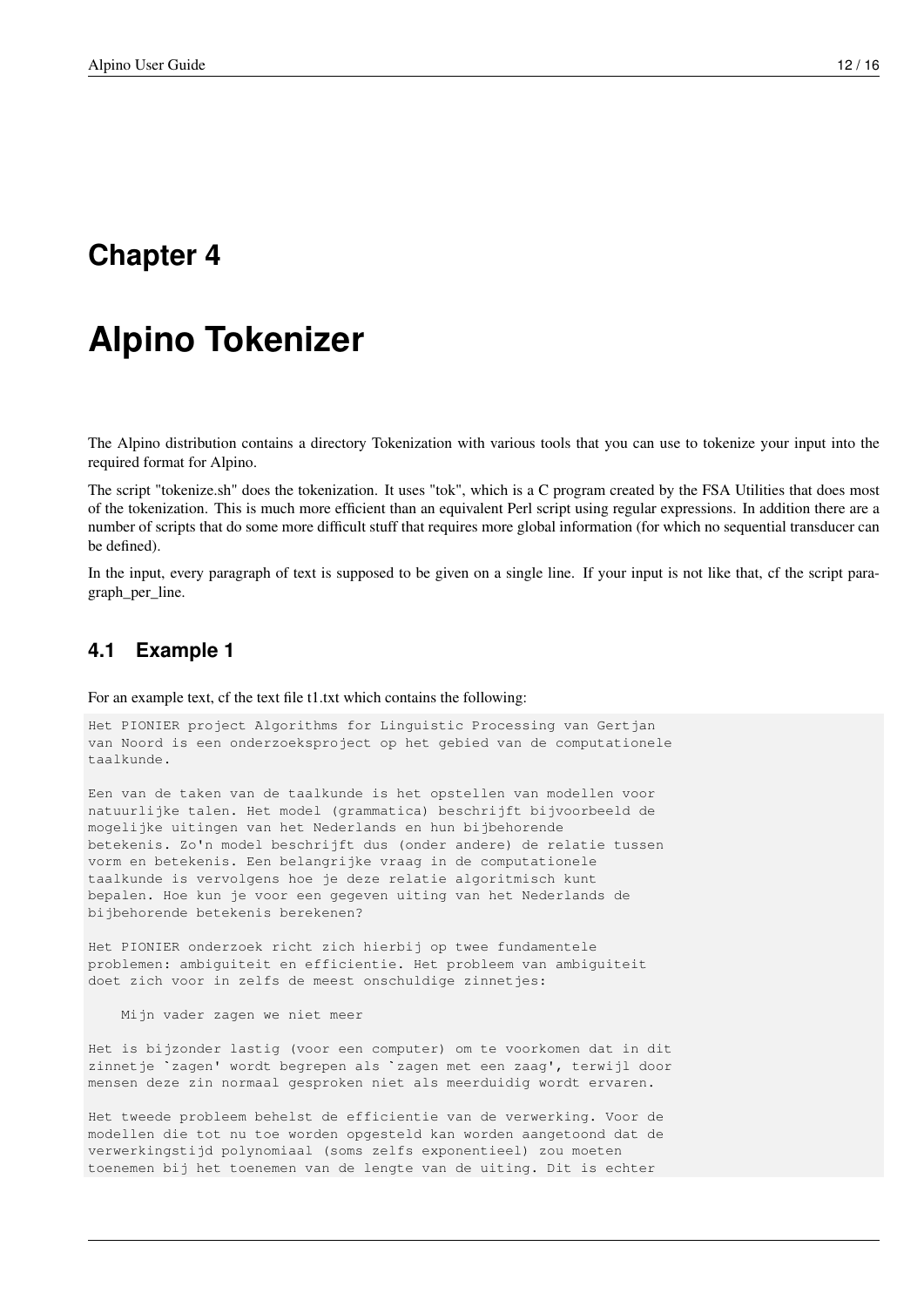in tegenspraak met de geobserveerde efficientie van het menselijk taalvermogen. Het PIONIER project zal de hypothese onderzoeken (die teruggaat op het werk van Chomsky in het begin van de zestiger jaren) dat taalverwerking kan worden gemodelleerd door automaten van een zeer eenvoudig type (``finite-state automaten'') die een gegeven model van de taal slechts benaderen. Zo'n aanpak zou onder andere verklaren waarom uitingen met `center-embedding' en `cross-serial dependencies' snel onbegrijpelijk worden, maar wel als grammaticaal moeten worden beschouwd.

```
Een volledige beschrijving van het voorgestelde onderzoek is
beschikbaar op het Internet www.let.rug.nl/~vannoord/alp/index.html.
```
In order to tokenize your text, you would first ensure that each line contains a paragraph of text with the paragraph\_per\_line script (this essentially removes single newlines from the input), and then pipe the result to the tokenizer:

./paragraph\_per\_line t1.txt | ./tokenize.sh

This results in a file where each line contains a single tokenized sentence.

#### <span id="page-16-0"></span>**4.2 Example 2: identifiers**

.

Often it is desirable to have identifiers which indicate the paragraph number and the sentence number in that paragraph. For this purpose, we need the two scripts ./add\_key and ./number\_sents.

./paragraph\_per\_line t1.txt | ./add\_key | ./tokenize.sh | ./number\_sents

Each line is now prefixed with an identifier X-Y where X is the paragraph number and Y is the sentence number. The first few lines of the result are listed here:

- 1-1|Het PIONIER project Algorithms for Linguistic Processing van Gertjan van Noord is een ← onderzoeksproject op het gebied van de computationele taalkunde .
- 2-1|Een van de taken van de taalkunde is het opstellen van modellen voor natuurlijke talen ←
- 2-2|Het model ( grammatica ) beschrijft bijvoorbeeld de mogelijke uitingen van het ←- Nederlands en hun bijbehorende betekenis .
- 2-3|Zo'n model beschrijft dus ( onder andere ) de relatie tussen vorm en betekenis .
- 2-4|Een belangrijke vraag in de computationele taalkunde is vervolgens hoe je deze relatie ← algoritmisch kunt bepalen .
- 2-5|Hoe kun je voor een gegeven uiting van het Nederlands de bijbehorende betekenis ← berekenen ?
- 3-1|Het PIONIER onderzoek richt zich hierbij op twee fundamentele problemen : ambiguiteit ← en efficientie .
- 3-2|Het probleem van ambiguiteit doet zich voor in zelfs de meest onschuldige zinnetjes :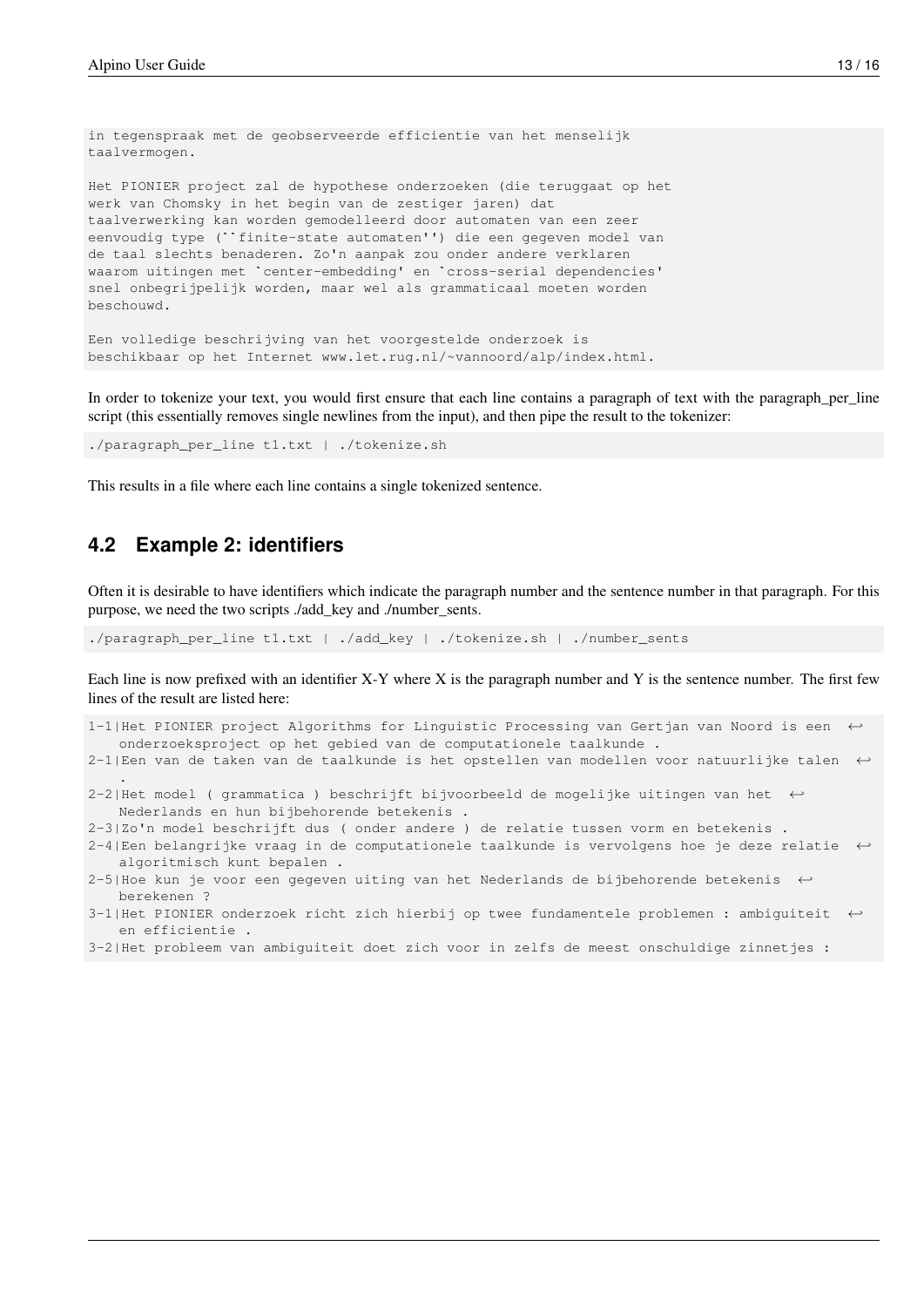# <span id="page-17-0"></span>**Tools for Error Mining**

TODO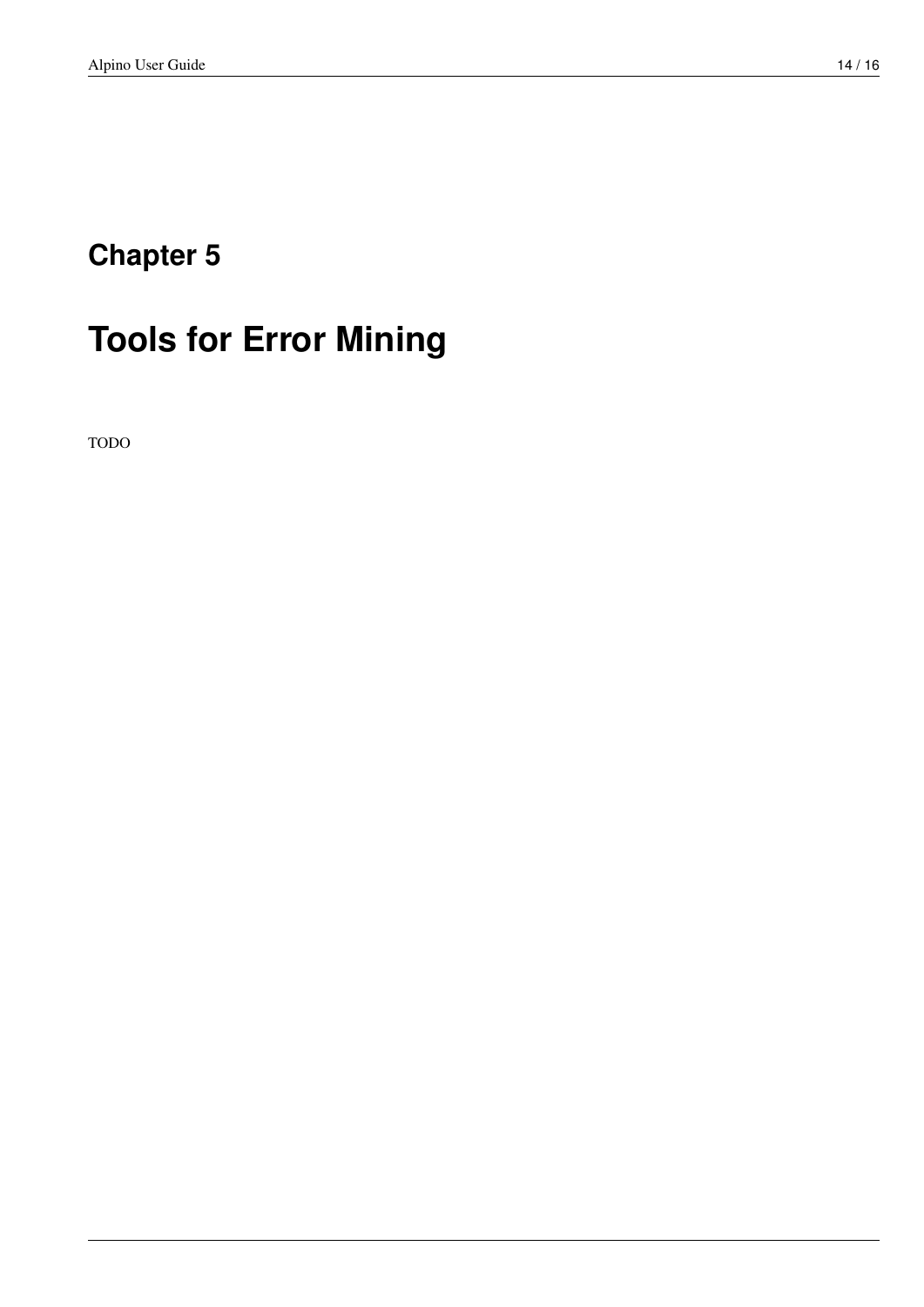## <span id="page-18-0"></span>**Running Alpino as a Server**

As of march 2011, there is experimental support for running Alpino as a server program. The server is started using the Prolog command

alpino\_server

Communication with a client proceeds through the use of internet sockets. There are options to set the domain-name and the port number. There is a makefile Makefile.start\_server which can be used to simplify starting up an Alpino server. For every request that the server receives, a new client process is started which takes care of that request. An Alpino server only runs under Linux.

The advantage of using a server is, that the Alpino functionality can be made available to machines on which Alpino does not run.

Using the Alpino server to parse a sentence is much faster than initializing a separate Alpino process for that purpose.

Implementing an Alpino client is straightforward in most programming languages. For instance, the following defines a simple Alpino client in Python:

```
import socket
def alpino_parse(sent, host='vingolf.let.rug.nl', port=42424):
    s = socket.socket(socket.AF_INET,socket.SOCK_STREAM)
    s.connect((host,port))
    sent = sent + "\n\n\ln^ns.sendall(sent.encode())
    total_xml=[]
    while True:
        xml = s \cdot recv(8192)if not xml:
            break
        total_xml.append(str(xml,encoding='utf8'))
    return "".join(total_xml)
def main():
    sentence=input("Geef de zin die Alpino moet analyseren: ")
    xml=alpino_parse(sentence)
    print(xml)
if __name__ == '__main__':main()
```
The Alpino Server is experimental, and the interface may change in future versions.